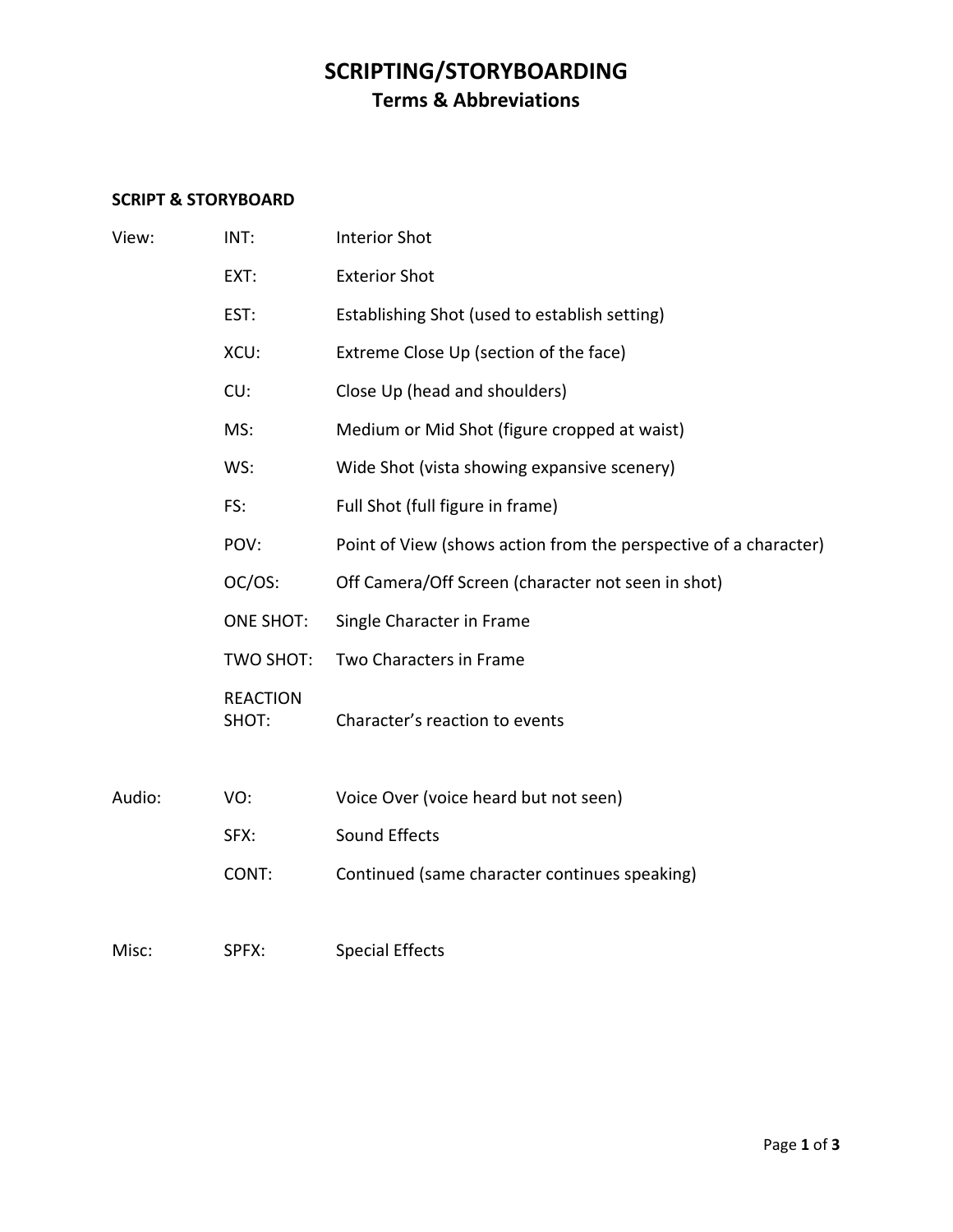### **SCRIPTING/STORYBOARDING Terms & Abbreviations**

#### **CAMERA ANGLES**

|                   | Master Shot: Primary framing which runs for the duration of the action. May be interspersed<br>with other shots. |  |
|-------------------|------------------------------------------------------------------------------------------------------------------|--|
| Aerial Shot:      | Very high angle, usually from helicopter or plane, often with motion.                                            |  |
| High Angle:       | (Down Shot) Camera looks down from above.                                                                        |  |
| Low Angle:        | (Up Shot) Camera looks up at subject.                                                                            |  |
| Worm's Eye:       | Camera is placed at or below ground level (extreme).                                                             |  |
| Profile:          | Shot from side angle.                                                                                            |  |
| Frontal:          | (Straight On) Camera looks directly at subject.                                                                  |  |
| % Shot:           | Midway between Frontal and Profile.                                                                              |  |
| OTS:              | Over the Shoulder (of one character at another).                                                                 |  |
| Canted<br>Frame:  | (Dutch Angle) Camera is tilted sideways.                                                                         |  |
| Reverse<br>Angle: | Shot 180° from preceding shot.                                                                                   |  |
| Car Mount:        | Looking inside of a vehicle or replicating the view of vehicle occupants.                                        |  |

#### **CAMERA MOVEMENT**

| Hand Held:   | Camera shake and tilt.                                                         |  |
|--------------|--------------------------------------------------------------------------------|--|
| Pan:         | Camera swivels right or left on a horizontal axis (usually to follow action).  |  |
| Zip Pan:     | Very fast pan that causes blurring.                                            |  |
| Tilt:        | Fixed camera pivots up or down.                                                |  |
| Zoom:        | Fixed camera changes focal length to move in or out on a subject.              |  |
| Dolly/Truck: | Camera physically moves toward or away from action or follows subject.         |  |
| Zolly:       | Dollying with counter zoom to change perspective (creates vertiginous effect). |  |
| Follow:      | Any camera movement that keeps a moving subject in frame.                      |  |